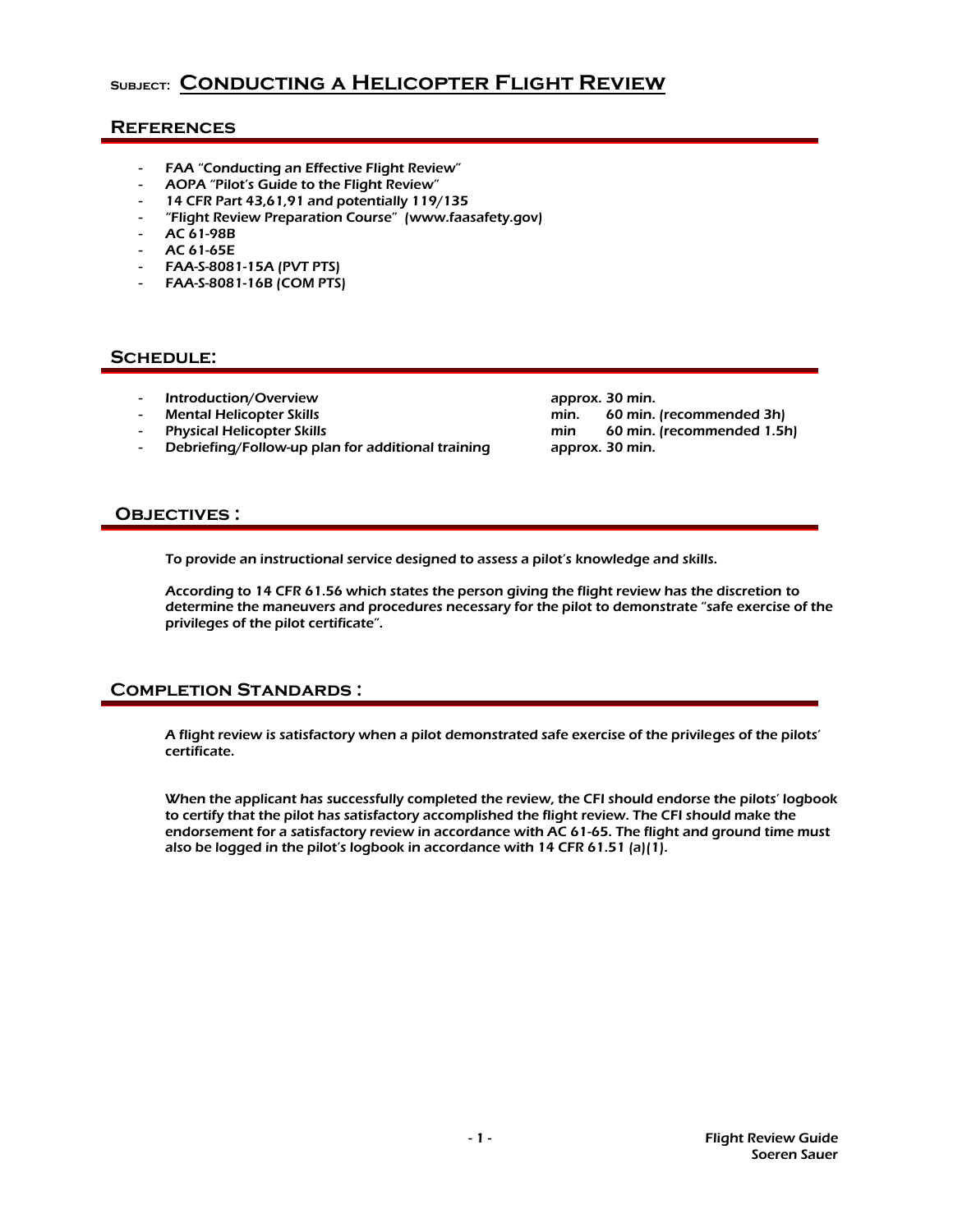| <b>Task</b>                                            | <b>PVT Standards</b>                                 | <b>COM Standards</b>            |  |
|--------------------------------------------------------|------------------------------------------------------|---------------------------------|--|
|                                                        |                                                      |                                 |  |
| Vertical Takeoff / Landing to/from a Hover             |                                                      |                                 |  |
| <b>Heading</b>                                         | $±10^{\circ}$                                        | ±10°                            |  |
| <b>Altitude</b>                                        | $\pm 1/2$ within 10 feet,                            | $\pm 1/2$ within 10 feet,       |  |
|                                                        | above 10 feet, $\pm 5$ feet                          | above 10 feet, $\pm 5$ feet     |  |
| <b>Position</b>                                        | 4 feet                                               | 2 feet                          |  |
| <b>Hazard</b>                                          | <b>Avoid conditions for LTE</b>                      | <b>Avoid conditions for LTE</b> |  |
| <b>Hovering Maneuver</b>                               |                                                      |                                 |  |
| <b>Heading</b>                                         | $±10^{\circ}$                                        | ±10°                            |  |
| <b>Altitude</b>                                        | $\pm 1/2$ within 10 feet,                            | $\pm 1/2$ within 10 feet,       |  |
| <b>Position</b>                                        | above 10 feet, ±5 feet                               | above 10 feet, ±5 feet          |  |
| <b>Hazard</b>                                          | <b>Avoid conditions for LTE</b>                      | <b>Avoid conditions for LTE</b> |  |
| <b>Slope Operations</b>                                |                                                      |                                 |  |
| <b>Heading</b>                                         | $±10^{\circ}$                                        | $±5^{\circ}$                    |  |
| <b>Hazard</b>                                          | <b>Avoid conditions for Dynamic Roll Over</b>        |                                 |  |
| <b>Normal Takeoff</b>                                  |                                                      |                                 |  |
| <b>Airspeed</b>                                        | $±10$ KIAS                                           | $±5$ KIAS                       |  |
| <b>Max Performance Takeoff</b>                         |                                                      |                                 |  |
| <b>Airspeed</b>                                        | $±10$ KIAS                                           | $±5$ KIAS                       |  |
| <b>Normal Approach</b>                                 |                                                      |                                 |  |
| <b>Hazard</b>                                          | <b>Avoid conditions for SWP</b>                      | <b>Avoid conditions for SWP</b> |  |
| <b>Termination Point</b>                               | $±4$ feet                                            | $±2$ feet                       |  |
| <b>Steep Approach</b>                                  |                                                      |                                 |  |
| <b>Hazard</b>                                          | <b>Avoid conditions for SWP</b>                      | <b>Avoid conditions for SWP</b> |  |
| <b>Termination Point</b>                               | $±4$ feet                                            | $±2$ feet                       |  |
| <b>Approach Angle</b>                                  | $max.15^\circ$                                       | max. $15^\circ$                 |  |
| <b>Shallow Approach-Running Ldg.</b>                   |                                                      |                                 |  |
| <b>Heading</b>                                         | <b>Landing Gear parallel to Ground Track</b>         |                                 |  |
|                                                        |                                                      |                                 |  |
| <b>Airspeed</b><br><b>Go-Around Procedure</b>          | <b>Advantage of ETL</b>                              | <b>Advantage of ETL</b>         |  |
|                                                        |                                                      |                                 |  |
| <b>Altitude</b>                                        | <b>Positive Climb Rate</b>                           | <b>Positive Climb Rate</b>      |  |
| <b>Airspeed</b>                                        | Climb Airspeed ±10 KIAS                              | Climb Airspeed ±5 KIAS          |  |
| <b>Straight and Level Flight &amp; Traffic Pattern</b> |                                                      |                                 |  |
| <b>Airspeed</b>                                        | $±10$ KIAS                                           | $±10$ KIAS                      |  |
| <b>Altitude</b>                                        | $±100$ feet                                          | $±100$ feet                     |  |
| <b>Normal Climbs and Descent</b>                       |                                                      |                                 |  |
| <b>Airspeed</b>                                        | $±10$ KIAS                                           | $±5$ KIAS                       |  |
| <b>Level Off Altitude</b>                              | $±100$ feet                                          | $±50$ feet                      |  |
| <b>Heading</b>                                         | ±10°                                                 | $±5^\circ$                      |  |
| <b>Rapid Deceleration</b>                              |                                                      |                                 |  |
| <b>Heading</b>                                         | ±10°                                                 | $±5^{\circ}$                    |  |
| <b>Hazard</b>                                          | Safe clearance between the tail boom and the surface |                                 |  |
| <b>Resource</b>                                        | FAA-S-8081-15A                                       | FAA-S-8081-16B                  |  |
|                                                        | Check for updates! - Jan 2014                        |                                 |  |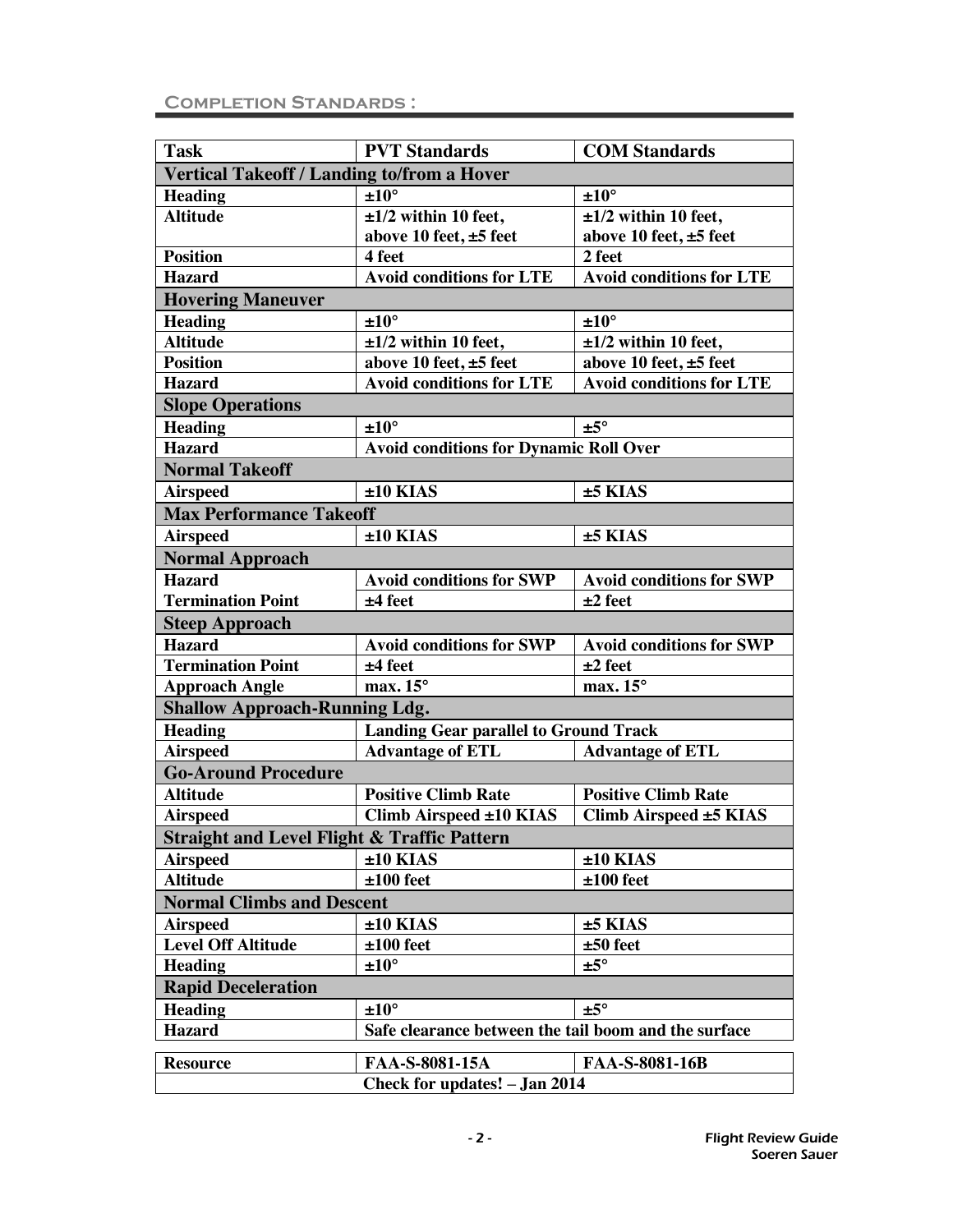## **Completion Standards :**

| <b>Task</b>                                             | <b>PVT</b> Standards                                                            | <b>COM Standards</b>        |
|---------------------------------------------------------|---------------------------------------------------------------------------------|-----------------------------|
|                                                         |                                                                                 |                             |
| <b>Straight-In</b>                                      |                                                                                 |                             |
| <b>Autorotation</b>                                     |                                                                                 |                             |
| <b>Predetermined Spot</b>                               | $±200$ feet                                                                     | $±100$ feet                 |
| <b>Airspeed</b>                                         | $±5$ KIAS                                                                       | $±5$ KIAS                   |
| <b>RPM</b>                                              | <b>Normal limits</b>                                                            | <b>Normal limits</b>        |
| 180-Degree                                              |                                                                                 |                             |
| <b>Autorotation</b>                                     |                                                                                 |                             |
| <b>Predetermined Spot</b>                               | $±200$ feet                                                                     | $±100$ feet                 |
| <b>Airspeed</b>                                         | $±5$ KIAS                                                                       | $±5$ KIAS                   |
| <b>RPM</b>                                              | <b>Normal limits</b>                                                            | <b>Normal limits</b>        |
| <b>Power Failure at a Hover (Hovering Autorotation)</b> |                                                                                 |                             |
| <b>Heading</b>                                          | $±10^{\circ}$                                                                   | $±5^{\circ}$                |
| <b>Touchdown</b>                                        | <b>Minimum Sideward</b>                                                         | <b>Minimum Sideward</b>     |
|                                                         | <b>Movement</b>                                                                 | <b>Movement</b>             |
|                                                         | <b>No Rearward Movement</b>                                                     | <b>No Rearward Movement</b> |
|                                                         | Power Failure at Altitude (Forced Landing / Throttle closure)                   |                             |
|                                                         | Establishes an Autorotation and selects a suitable landing area.                |                             |
| <b>Airspeed</b>                                         | $±5$ KIAS                                                                       | $±5$ KIAS                   |
| <b>Settling With Power</b>                              |                                                                                 |                             |
|                                                         | The student must thoroughly understand and recognize the settling with power    |                             |
|                                                         | conditions and be able to safely recover at an altitude no less than 1000' AGL. |                             |
| <b>Low Rotor RPM</b>                                    |                                                                                 |                             |
|                                                         | The student should be able to recognize and recover from low rotor RPM.         |                             |
| <b>Confined Area / Pinnacle Operation</b>               |                                                                                 |                             |
| <b>Approach Angle</b>                                   | No more than 15°                                                                | No more than 15°            |
| <b>RPM</b>                                              | <b>Normal limits</b>                                                            | <b>Normal limits</b>        |
| <b>Hazard</b>                                           | Avoid conditions for                                                            | <b>Avoid conditions for</b> |
|                                                         | settling with power                                                             | settling with power         |
|                                                         |                                                                                 |                             |
| <b>Resource</b>                                         | FAA-S-8081-15A                                                                  | FAA-S-8081-16B              |
|                                                         | <b>Check for updates! - Jan 2014</b>                                            |                             |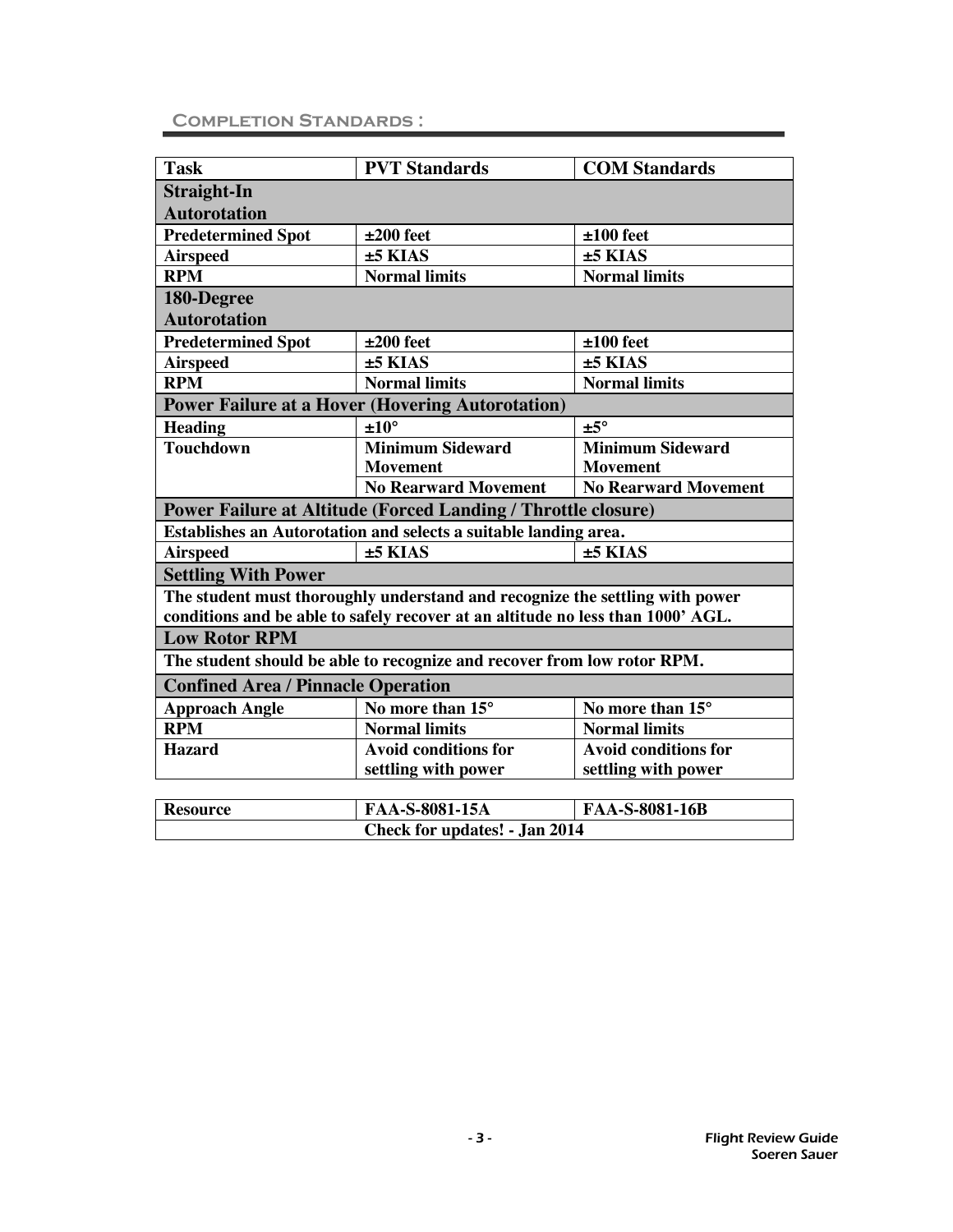## PILOT:

- Name
- "Pilots aeronautical history for flight review" (see page 5)
- Pilot certificate and ratings, logbook, medical and picture ID.
- Expectations of flight review
- Expectations of flight operations after flight review

### **Flight Instructor :**

- Name
- Aeronautical history
- History with the company
- Expectations of flight review
	- o PTS
	- o NTSB accident report review
	- o Potential self study assignment as preparation for flight review
	- $\circ$  Potential suggestion on CFR14 61.56 endorsement
		- Dual rated pilots
			- flight review is valid for anything the pilot is rated for
			- highly recommended to suggestion flight review for each rating
				- o Rotorcraft vs. Airplane
		- multiple make and models
			- Be aware of potential special requirements ( e.g. SFAR #73 for R-22 or R44)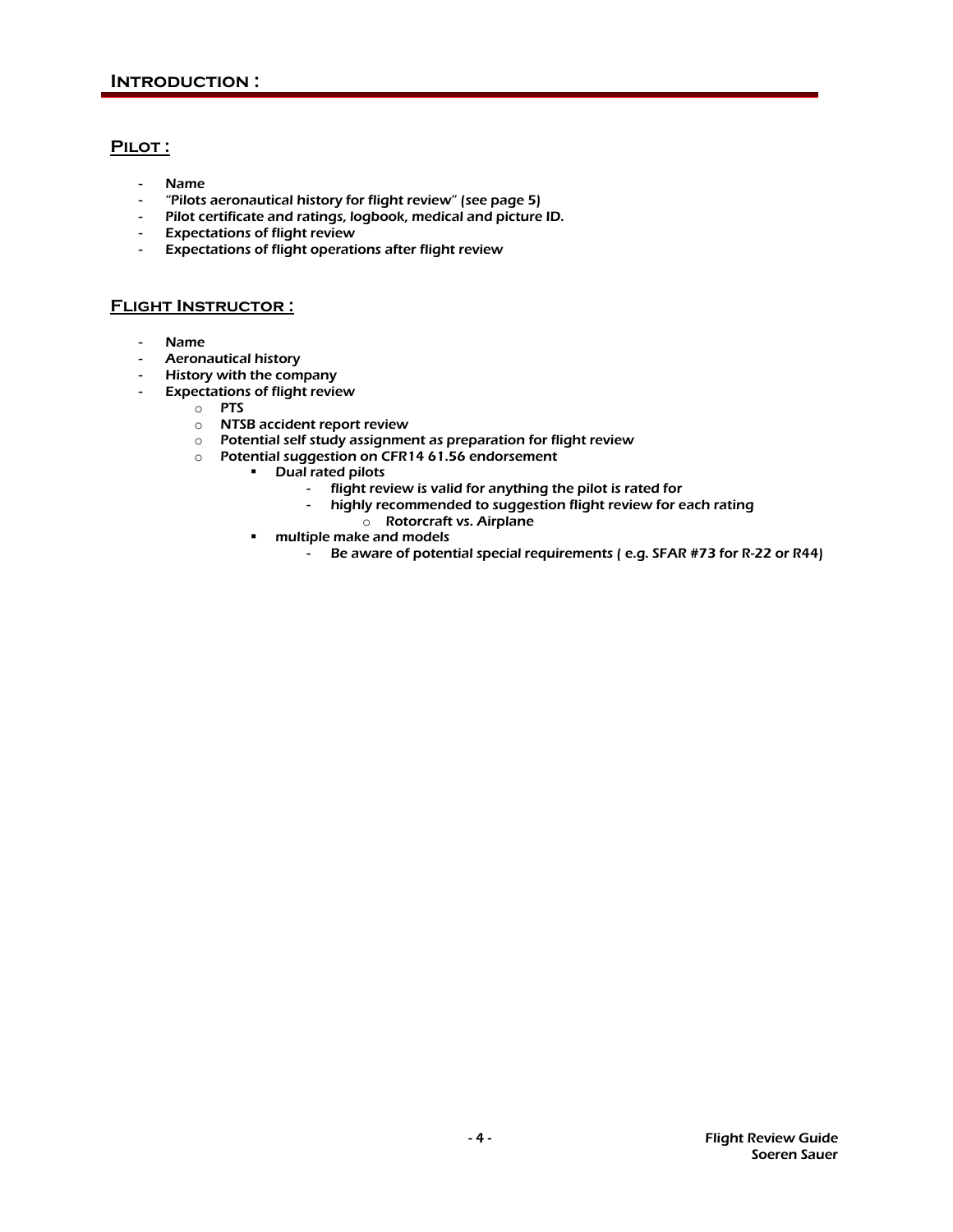# **Pilot's Aeronautical History for Flight Review**

| <b>Type of Pilot Certificate(s):</b>                                            |
|---------------------------------------------------------------------------------|
| Private_______ Commercial______ ATP________ Flight Instructor________           |
|                                                                                 |
|                                                                                 |
|                                                                                 |
| <u>Rating(s):</u>                                                               |
|                                                                                 |
| Instrument_____ Instrument Instructor ________                                  |
|                                                                                 |
|                                                                                 |
| <b>Experience (Pilot):</b>                                                      |
|                                                                                 |
| Total time___________ Last 6 months__________ Avg hours/month________           |
| Time logged since last flight review____________ Since last IPC__________       |
|                                                                                 |
|                                                                                 |
| <b>Experience (Aircraft):</b>                                                   |
|                                                                                 |
|                                                                                 |
|                                                                                 |
|                                                                                 |
|                                                                                 |
| For this aircraft.                                                              |
| Total time___________ Last 6 months__________ Avg hours/month__________         |
|                                                                                 |
|                                                                                 |
| <b>Experience (Flight environment):</b>                                         |
|                                                                                 |
| Since your last flight review, approximately how many hours have you logged in: |
| <b>IMC_________________</b>                                                     |
| Night VFR_________ Night IFR_______                                             |
|                                                                                 |
| Mountainous terrain__________________ Overwater flying____________________      |
| Airport with control tower_____________ Airport w/o control tower________       |
|                                                                                 |
|                                                                                 |
| <b>Type of Flying (External factors):</b>                                       |
|                                                                                 |
| What percentage of your flying is for.                                          |
| Pleasure_____________Business________ Local_________ XC________                 |
|                                                                                 |
| <b>Personal Skills Assessment:</b>                                              |
|                                                                                 |
|                                                                                 |
|                                                                                 |
|                                                                                 |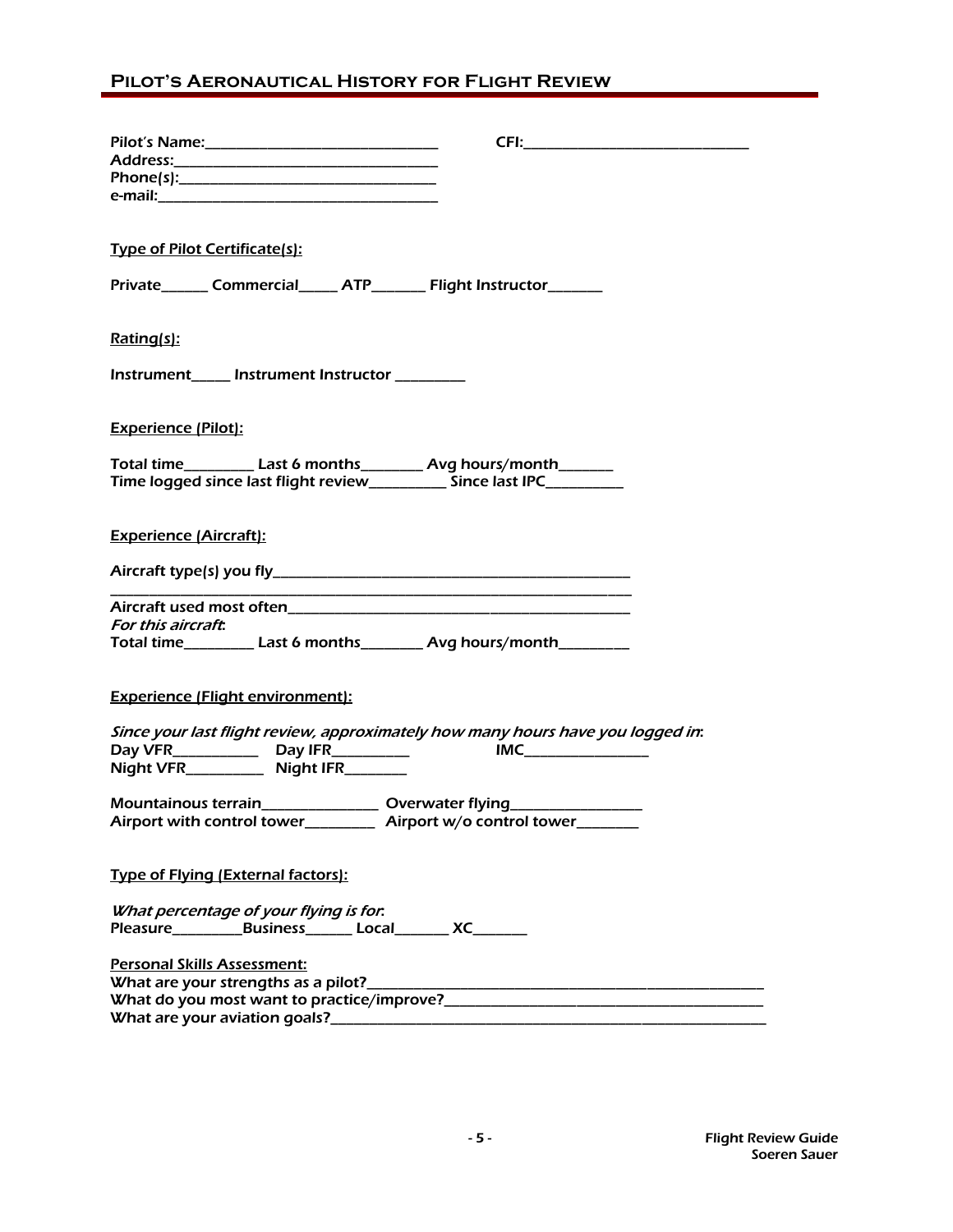#### NTSB Identification: MIA04CA048. The docket is stored in the Docket Management System (DMS). Please contac[t Records Management Division](http://www.ntsb.gov/info/sources.htm#pib)  Accident occurred Friday, January 23, 2004 in Vero Beach, FL Probable Cause Approval Date: 04/28/2004 Aircraft: Robinson R44, registration: N77KK Injuries: 1 Uninjured.

On January 23, 2004, about 0500 eastern standard time, a Robinson R44, N77KK, listed with the Federal Aviation Administration (FAA) as "Registration Pending", rolled over while hover taxiing at the Vero Beach Municipal Airport, Vero Beach, Florida. Visual meteorological conditions prevailed at the time and no flight plan was filed for the 14 CFR Part 91 personal flight. The heliocopter was substantially damaged and the private-rated pilot, the sole occupant, was not injured. The flight was originating at the time of the accident.

The pilot stated he went out to warm up the helicopter about 0500, and while hover taxiing north to reposition the helicopter for a planned flight at 0730, the left skid contacted a hedge bush row and the helicopter rolled onto its left side. He further stated there was no mechanical failure or malfunction. His biennial flight review expired February 28, 2003.

#### NTSB Identification: CEN12FA139 14 CFR Part 91: General Aviation Accident occurred Thursday, January 19, 2012 in Centerville, LA Probable Cause Approval Date: 08/15/2012 Aircraft: ROBINSON R44 II, registration: N369TL Injuries: 2 Fatal.

NTSB investigators either traveled in support of this investigation or conducted a significant amount of investigative work without any travel, and used data obtained from various sources to prepare this aircraft accident report.

Witnesses saw the helicopter circling at a low altitude and saw the pilot wave at them. None of the witnesses saw the impact, but they heard the impact and saw smoke. They responded to the site and used portable fire extinguishers to extinguish the fire. Examination of the accident site revealed that the helicopter struck several trees and fell straight to the ground in a nose-low attitude, coming to rest on its right side. Examination of the airframe and engine revealed no evidence of mechanical malfunctions or failures that would have precluded normal operation. Impact signatures were consistent with the engine developing power at impact, and it is likely that, at the time of impact, the helicopter was in a steep descent consistent with settling with power.

The National Transportation Safety Board determines the probable cause(s) of this accident to be: The pilot allowed the helicopter to settle with power while maneuvering at low altitude.

#### PERSONNEL (CREW) INFORMATION

According to the helicopter owner/operator the pilot-in-command, age 40, was seated in the left seat. He held an airline transport pilot certificate with airplane multiengine land rating, commercial pilot privileges with airplane single-engine land and rotorcraft-helicopter ratings, and a flight instructor certificate with airplane single/multiengine and instrument ratings. He was type rated in the Beech 300/350 King Air, Hawker Beechjet 400, Cessna 500 Citation, and the Mitsubishi MU-300 Diamond. He held a first class airman medical certificated, dated June 24, 2011, with no restrictions or limitations. According to his employer, the pilot had logged 8,700 total flight hours and 260 hours in the Robinson R44, of which 215 hours were as pilot-incommand. His list flight review was accomplished in the Beech 350 King Air on December 6, 2011.

The second pilot, age 43, was seated in the right seat. He held a private pilot certificate with a rotorcrafthelicopter rating. He also held a third class airman medical certificate, dated April 15, 2010, with the restriction that he wear corrective lenses while exercising the privileges of his airman certificate. According to his employer, the pilot had logged 450 total flight hours, the majority of which was in the Bell 47 helicopter. He had logged 18.9 hours in the Robinson R44, his last flight being on May 5, 2011. He had also flown the Brantley helicopter.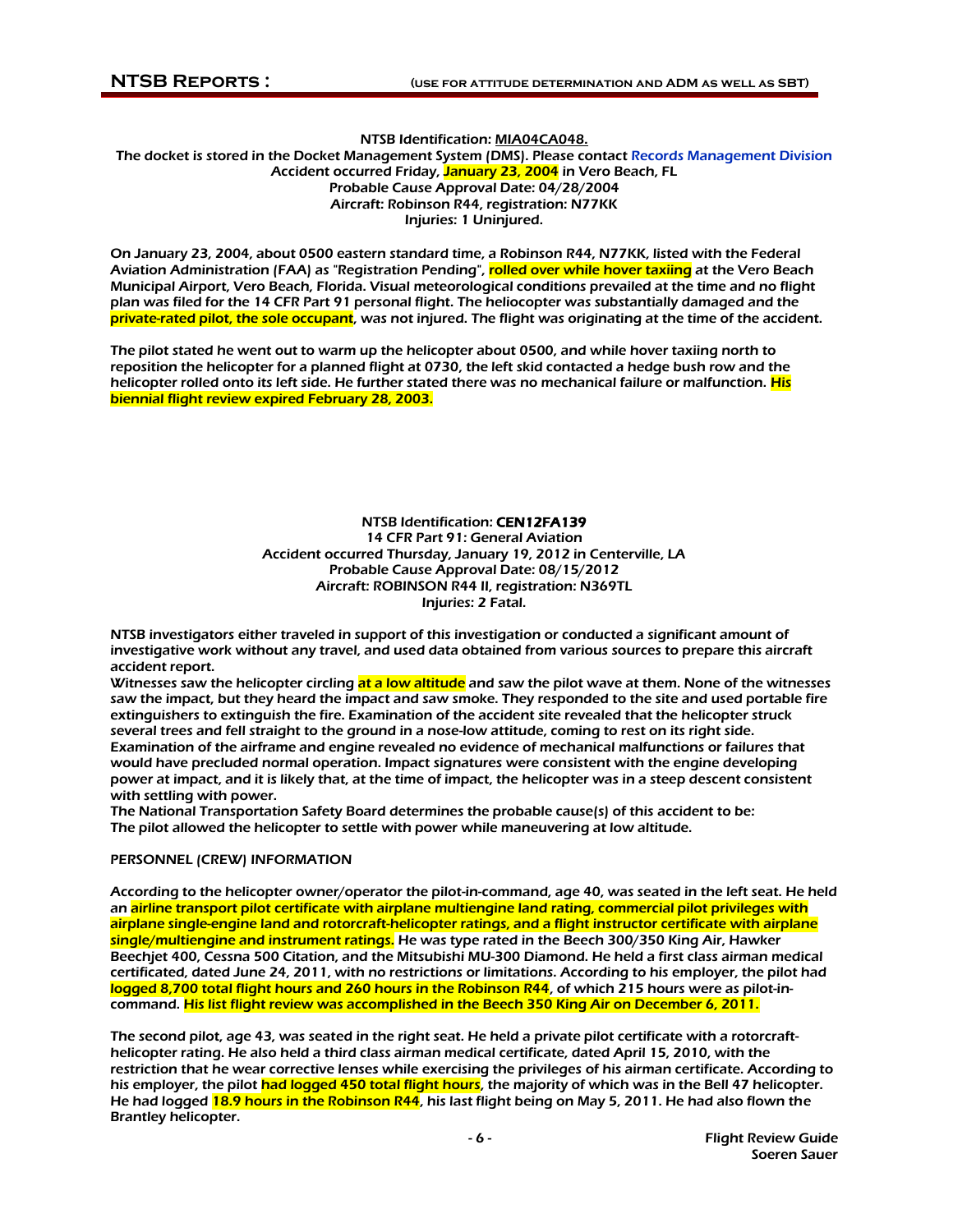# **MENTAL HELICOPTER SKILLS** (REGULATORY REVIEW GUIDE)

| Pilot               | <b>Experience:</b><br>Recent flight experience (61.57)<br>$\circ$<br>Responsibility:<br>$\bullet$<br>Authority (91.3)<br>$\circ$<br>ATC Instructions (91.123)<br>$\circ$<br>Preflight action (91.103)<br>$\circ$<br>Safety belts (91.107)<br>$\circ$<br>Flight crew at station (91.105)<br>O<br>Cautions:<br>Careless or reckless operation (91.13)<br>$\circ$<br>Dropping objects (91.15)<br>$\circ$<br>Alcohol or drugs (91.17<br>$\circ$<br>Supplemental oxygen (91.211)<br>$\circ$<br>Fitness for flight (AIM Chapter 8, Section 1)<br>$\circ$                                                                                                                                                                                                                                                                                                                                                                                                                                                                                          |
|---------------------|---------------------------------------------------------------------------------------------------------------------------------------------------------------------------------------------------------------------------------------------------------------------------------------------------------------------------------------------------------------------------------------------------------------------------------------------------------------------------------------------------------------------------------------------------------------------------------------------------------------------------------------------------------------------------------------------------------------------------------------------------------------------------------------------------------------------------------------------------------------------------------------------------------------------------------------------------------------------------------------------------------------------------------------------|
| Aircraft            | <b>Airworthiness:</b><br>Basic (91.7)<br>$\circ$<br>Flight manual, markings, placards (91.9)<br>$\circ$<br>Certifications required (91.203)<br>$\circ$<br>Instrument & equipment requirements (91.205)<br>$\circ$<br>ELT (91.207)<br>٠<br>Position lights (91.209)<br>٠<br>Transponder requirements (91.215)<br>٠<br>Inoperative instruments and equipment (91.213)<br>٠<br>Maintenance:<br>Responsibility (91.403)<br>$\circ$<br>Maintenance required (91.405)<br>$\circ$<br>Maintenance records (91.417)<br>$\circ$<br>Operation after maintenance (91.407)<br>$\circ$<br>Inspections:<br>Annual, Airworthiness Directives, 100-Hour (91.409)<br>$\circ$<br>Altimeter & Pitot Static System (91.411)<br>$\circ$<br><b>VOR check (91.171)</b><br>$\circ$<br>Transponder (91.413)<br>$\circ$<br>ELT (91.207)<br>O                                                                                                                                                                                                                           |
| ment<br>enViro      | Airports:<br>Markings (AIM Chapter 2, Section 3)<br>$\circ$<br>Operations (AIM 4-3; 91.126, 91.125)<br>$\circ$<br>Traffic Patterns (91.126<br>$\circ$<br><u>Airspace :</u><br>Altimeter Settings (91.121; AIM 7-2)<br>$\circ$<br>Minimum Safe Altitudes (91.119, 91.177)<br>$\circ$<br>Cruising Altitudes (91.159, 91.179; AIM 3-1-5)<br>$\circ$<br>Speed Limits (91.117)<br>$\circ$<br>Right of Way (91.113)<br>$\circ$<br><b>Formation (91.111)</b><br>$\circ$<br>$\circ$<br>Types of Airspace (AIM 3)<br>Controlled Airspace (AIM 3-2; 91.135, 91.131, 91.130, 91.129)<br>Class G Airspace (AIM 3-3)<br>Special Use (AIM 3-4; 91.133, 91.137, 91.141. 91.143, 91.145)<br>Emergency Air Traffic Rules (91.139; AIM 5-6)<br>$\circ$<br>Air Traffic Control & Procedures:<br>Services (4-1)<br>$\circ$<br>Radio Communications (4-2 & Pilot/Controller Glossary)<br>$\circ$<br>Clearances (4-4)<br>$\circ$<br>Procedures (AIM 5)<br>$\circ$<br><u>Weather :</u><br>Meteorology (AIM 7-1)<br>$\circ$<br>Wake Turbulence (AIM 7-3)<br>$\circ$ |
| pressure<br>Externa | <b>Personal Minimums Checklist</b><br>٠<br>Risk Management (3-P model)<br>٠<br>PTS Special Emphasis Items<br>$\bullet$<br>Discuss Scenario of External pressures that this individual could face in their flight<br>$\bullet$<br>experience ie: Personal flights, work related. Or bring up own scenario<br><b>ADM and SRM</b><br>$\bullet$                                                                                                                                                                                                                                                                                                                                                                                                                                                                                                                                                                                                                                                                                                 |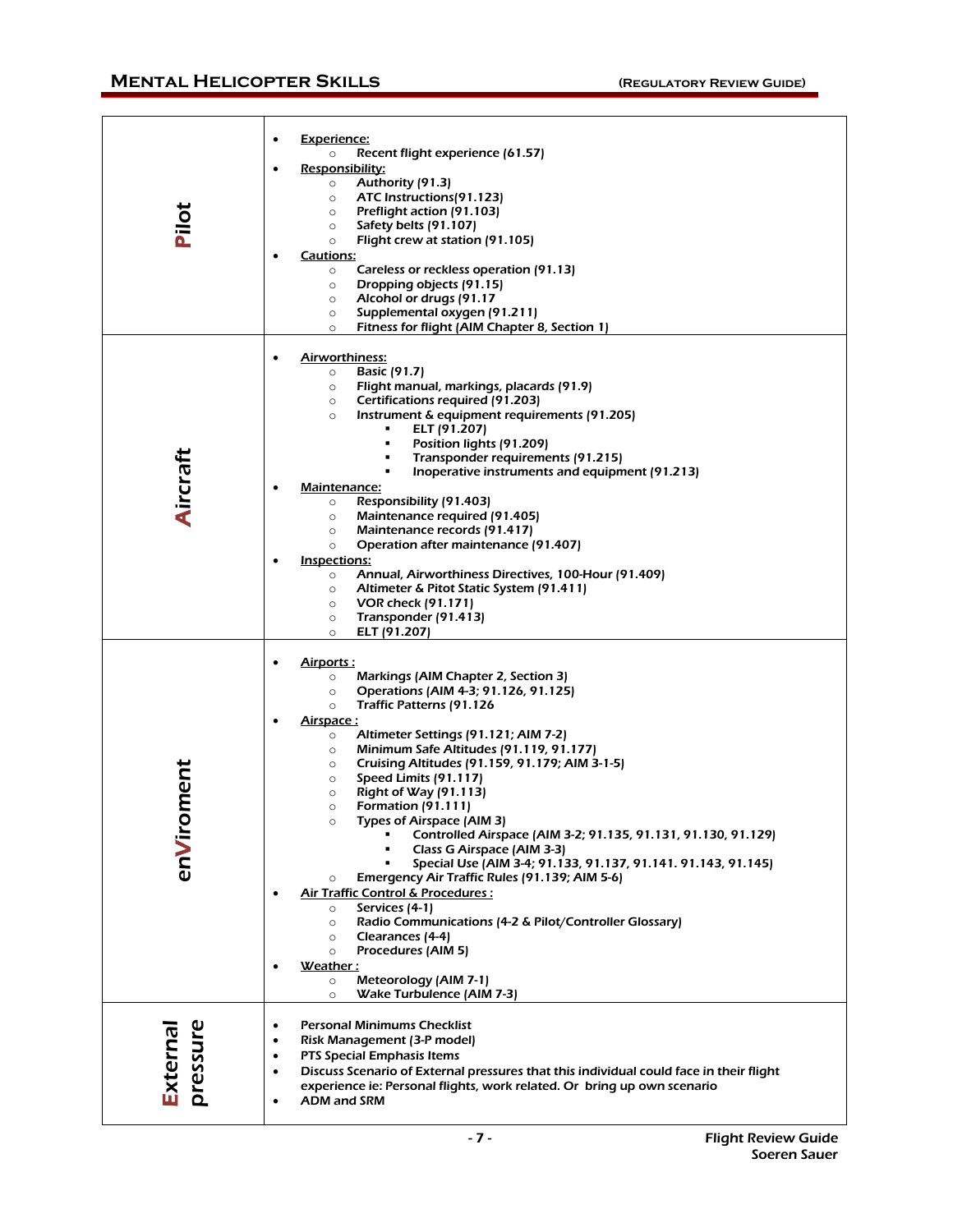## **MENTAL HELICOPTER SKILLS** (RECOMMENDED REVIEW GUIDE)

| <b>Aerodynamics</b> | <b>Transverse flow</b><br>$\bullet$<br><b>Effective translational lift</b><br>$\bullet$<br>Dissymmetry of lift<br>$\bullet$<br><b>Translating tendency</b><br>$\bullet$<br>IGE vs. OGE<br>$\bullet$                                                                                                                                                                                                                                                                                               |
|---------------------|---------------------------------------------------------------------------------------------------------------------------------------------------------------------------------------------------------------------------------------------------------------------------------------------------------------------------------------------------------------------------------------------------------------------------------------------------------------------------------------------------|
| Hazards             | Aerodynamic hazards:<br>$\bullet$<br>(Use "DIRCP-Model"; Definition, Indications, Recovery, Causes, draw Picture)<br>Retreating blade stall<br>$\circ$<br>Low RPM decay<br>$\circ$<br>Low rotor RPM blade stall<br>$\circ$<br>Low G hazards / must bumping<br>$\circ$<br><b>LTE</b><br>$\circ$<br>Settling with power<br>$\circ$<br><b>General Hazards:</b><br>Ground resonance<br>$\circ$<br>Dynamic / static roll over<br>$\circ$<br>Stuck pedal<br>$\circ$<br>Wire strike avoidance<br>$\circ$ |
| Performance         | Height - Velocity curve<br>$\bullet$<br>High altitude performance<br>$\bullet$<br><b>Engine limitations</b><br>$\bullet$<br><b>Weight limitations</b><br>$\bullet$<br>Preflight performance planning<br>$\bullet$                                                                                                                                                                                                                                                                                 |
| <b>Emergencies</b>  | Engine failure at altitude<br>$\bullet$<br>Engine failure in a hover<br>$\bullet$<br>Engine fire, run up and in flight<br>$\bullet$<br><b>Electrical fire</b><br>$\bullet$<br>Clutch<br>$\bullet$<br>Low fuel light<br>$\bullet$<br>MR/TR chip and temp lights<br>$\bullet$<br>Oil light<br>$\bullet$<br>IMC avoidance and inadvertent IMC<br><b>Hydraulic failure</b><br>$\bullet$                                                                                                               |

### NOTE:

The above mentioned emergency situations are only suggestions and the questions/scenarios should NOT be limited to the ones mentioned above. It is highly recommended to review the emergency procedure section from the aircraft's flight manual with the pilot.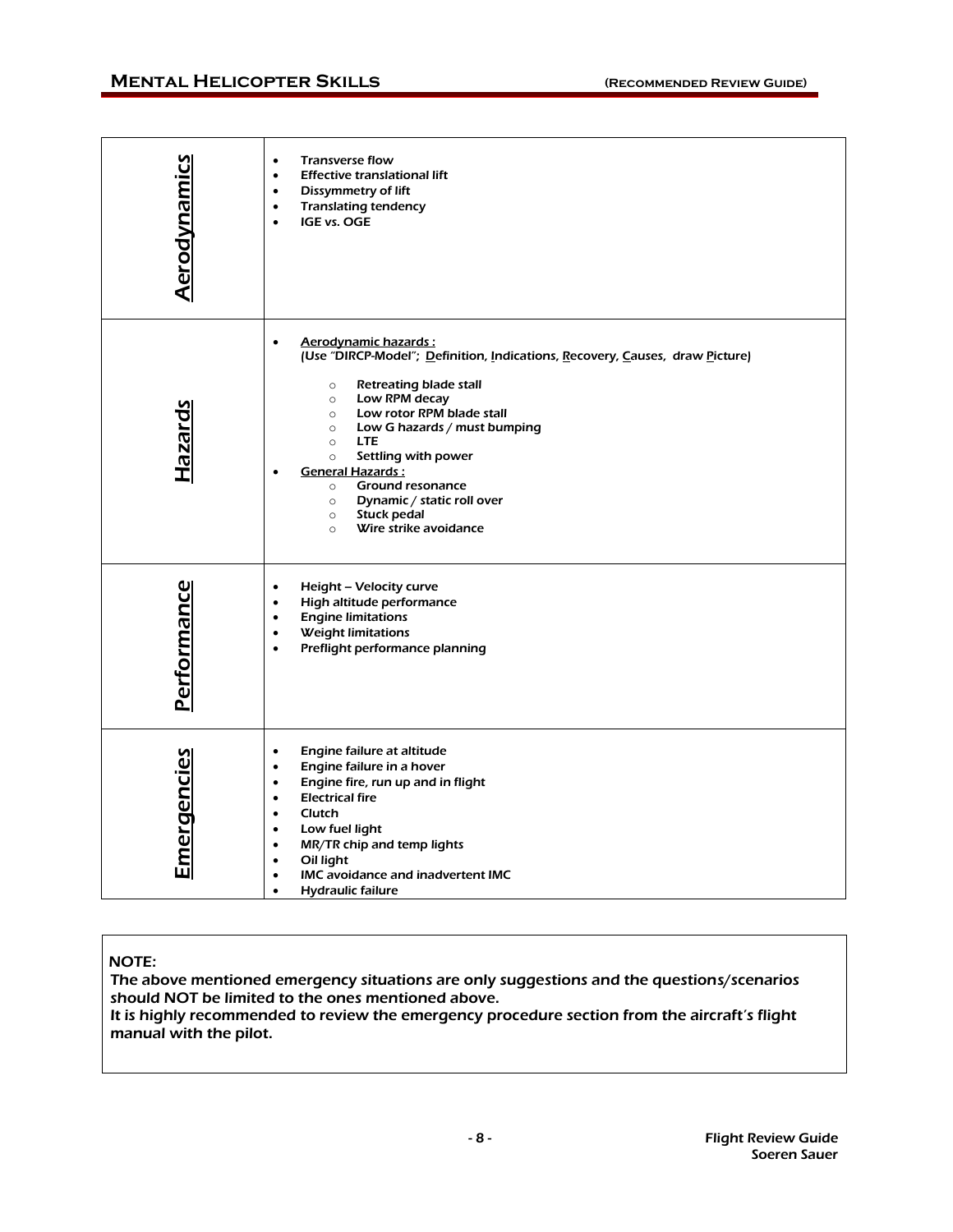## NOTE:

Maneuvers should be performed at instructor's discretion. Maneuvers and emergency procedures should be performed specific to the aircraft to being flown. A plan of action should be established prior to the flight.

|                                                           | <b>AREAS OF OPERATION from Private Pilot Rotorcraft Helicopter PTS:</b>                                                                                                                                                                                                                                       |
|-----------------------------------------------------------|---------------------------------------------------------------------------------------------------------------------------------------------------------------------------------------------------------------------------------------------------------------------------------------------------------------|
| L<br><b>PREFLIGHT</b><br><b>PREPARATION</b>               | <b>WEATHER INFORMATION</b><br>$\bullet$<br><b>CROSS-COUNTRY FLIGHT PLANNING</b><br><b>PERFORMANCE AND LIMITATIONS</b><br><b>OPERATION OF SYSTEMS</b><br>$\bullet$                                                                                                                                             |
| П.<br><b>PREFLIGHT</b><br><b>PROCEDURES</b>               | <b>PREFLIGHT INSPECTION</b><br>٠<br><b>COCKPIT MANAGEMENT</b><br><b>BEFORE TAKEOFF CHECK</b>                                                                                                                                                                                                                  |
| Ш.<br><b>AIRPORT AND</b><br><b>HELIPORT OPERATIONS</b>    | RADIO COMMUNICATIONS AND ATC LIGHT SIGNALS<br>AIRPORT/HELIPORT RUNWAY, HELIPAD, AND TAXIWAY SIGNS, MARKINGS, AND<br><b>LIGHTING</b>                                                                                                                                                                           |
| IV.<br><b>HOVERING</b><br><b>MANEUVERS</b>                | <b>VERTICAL TAKEOFF AND LANDING</b><br>٠<br><b>SLOPE OPERATIONS</b><br><b>HOVER TAXI</b><br><b>AIR TAXI</b><br>$\bullet$                                                                                                                                                                                      |
| v.<br><b>TAKEOFFS, LANDINGS,</b><br><b>AND GO-AROUNDS</b> | NORMAL AND CROSSWIND TAKEOFF AND CLIMB<br>$\bullet$<br>NORMAL AND CROSSWIND APPROACH<br><b>MAXIMUM PERFORMANCE TAKEOFF AND CLIMB</b><br><b>STEEP APPROACH</b><br>٠<br><b>CONFINED AREA OPERATION</b><br>PINNACLE/PLATFORM OPERATIONS<br>SHALLOW APPROACH AND RUNNING/ROLL-ON LANDING<br>٠<br><b>GO-AROUND</b> |
| VI.<br><b>PERFORMANCE</b><br><b>MANEUVERS</b>             | <b>RAPID DECELERATION</b><br>$\bullet$<br><b>STRAIGHT IN AUTOROTATION</b><br><b>180° AUTOROTATION</b><br>$\bullet$                                                                                                                                                                                            |
| VII.<br><b>NAVIGATION</b>                                 | PILOTAGE AND DEAD RECKONING<br><b>NAVIGATION SYSTEMS AND RADAR SERVICES</b><br>$\bullet$<br><b>DIVERSION</b><br><b>LOST PROCEDURES</b>                                                                                                                                                                        |
| VIII.<br><b>EMERGENCY</b><br><b>OPERATIONS</b>            | <b>POWER FAILURE AT A HOVER</b><br>٠<br>POWER FAILURE AT ALTITUDE<br><b>SYSTEMS AND EQUIPMENT MALFUNCTIONS</b><br>$\bullet$<br>SETTLING-WITH-POWER<br><b>LOW ROTOR RPM RECOVERY</b><br>$\bullet$                                                                                                              |
| х.<br><b>POST-FLIGHT</b><br><b>PROCEDURES</b>             | AFTER LANDING AND SECURING<br>$\bullet$                                                                                                                                                                                                                                                                       |